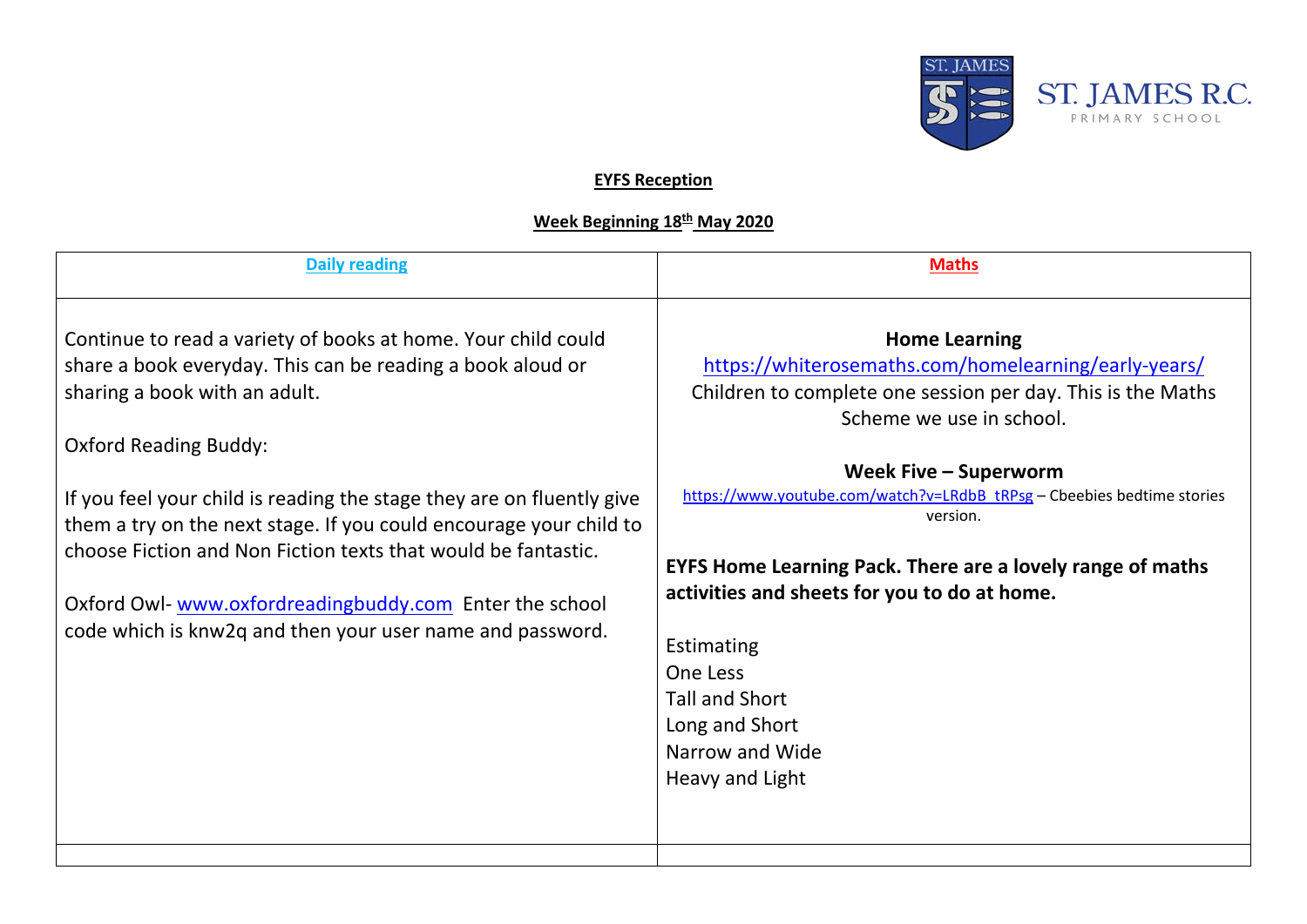| <b>Phonics</b>                                                                  | <b>Writing</b>                                                                                                                                                            |
|---------------------------------------------------------------------------------|---------------------------------------------------------------------------------------------------------------------------------------------------------------------------|
| Continue with:                                                                  | • Create a card for a celebration of your choice. Can your child                                                                                                          |
| Daily Phonics: https://www.phonicsplay.co.uk/-phase two & 3<br>for Reception.   | use their phonics knowledge to write a message for the person<br>they would like to give it to?                                                                           |
| https://www.topmarks.co.uk/english-games/3-5-years/letters-<br>and-sounds       | • Ask your child to draw a picture of a celebration they have<br>taken part in. Encourage them to use their phonics knowledge to<br>write about their memory of that day. |
| There are some phonics sheets and activities in the EYFS Home<br>Learning pack. |                                                                                                                                                                           |
| ur, ow, or, er, & oi sounds.                                                    |                                                                                                                                                                           |